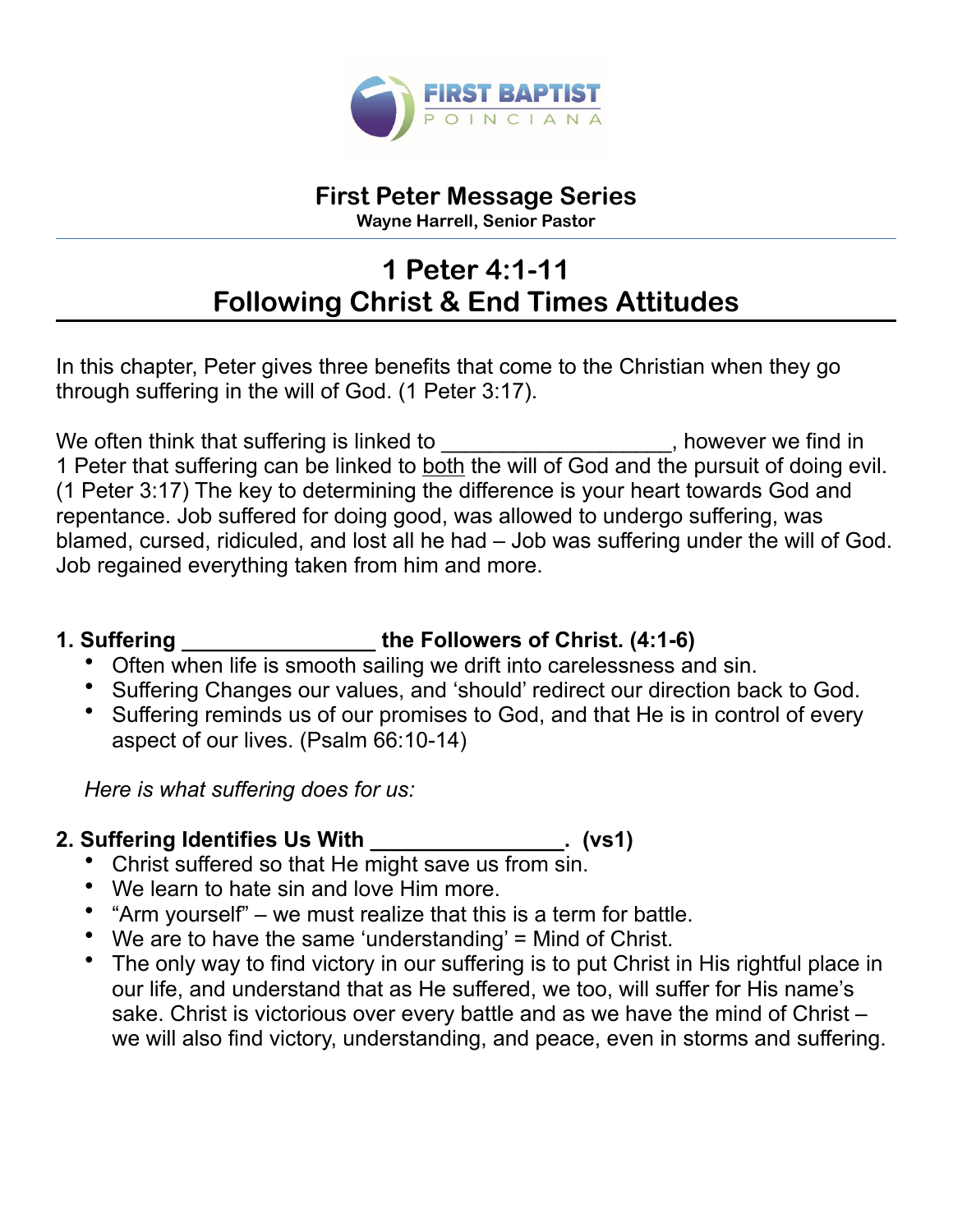### **3. Suffering Reminds Us that Life is \_\_\_\_\_\_\_\_\_\_\_\_\_\_\_. (vs 2-3)**

- We often take life for granted until we face a period of suffering, and then our values change, our direction changes, and our point of view changes.
- It is foolish for the Christian to spend time wasting their life chasing after sin. (Mark 8:36) – there is nothing in this world worth the loss of your soul.
- We are called to live the Will of God NOT the will of man. || We are His people.

### **4. Suffering Points Ahead to God's \_\_\_\_\_\_\_\_\_\_\_\_\_\_\_\_\_\_\_\_\_\_\_. (vs 4-6)**

- We live in one of two places (right now) we either live according to the judgement of others OR by the judgment of God. – by which are you living?
- Those who make the choice to keep living a sinful life and never come to Christ for salvation will be judged by God, and will be cast in the lake of fire (hell) (Rev. 20:15)
- We must completely understand there is no second chance for salvation or rescue after death. This is not what this passage is teaching. Verse 6 could be paraphrased as such:
	- o *There are people now dead physically, but alive with God in the spirit, who were judged by the world. But they heard the Gospel before they died and believed. (Romans 10:9) They suffered and died because of their faith – but they are living with God.*
	- o *It is better to suffer for Christ and go to be with God than to follow the world and be lost.*
- Arm Yourself with the same attitude Christ has while on earth (Luke 22:42)
- If we face suffering without a **without a** attitude, suffering will cause us to become bitter rather that build us up in faith, and purify us.

*"God wants nothing more than the heartbroken, and suffering child to hold tight to His hand so that He may prove that He is in control and that God is Good." – PW* 

*Say it with me : God is good all the time AND All the time – God is good.*  (Romans 8:28)

### **Our lifeline:**

Christ is our Living Hope

He gave His life for each of us

We have power to do what we should do – not what we want to do.

 We find in Christ and Christ alone our strength to conquer the suffering of this present time – until we see Jesus face to face.

Keeping the Sober and Vigilant mind of Christ as our own

When you fully crown Jesus King of your life – there is room for no other.